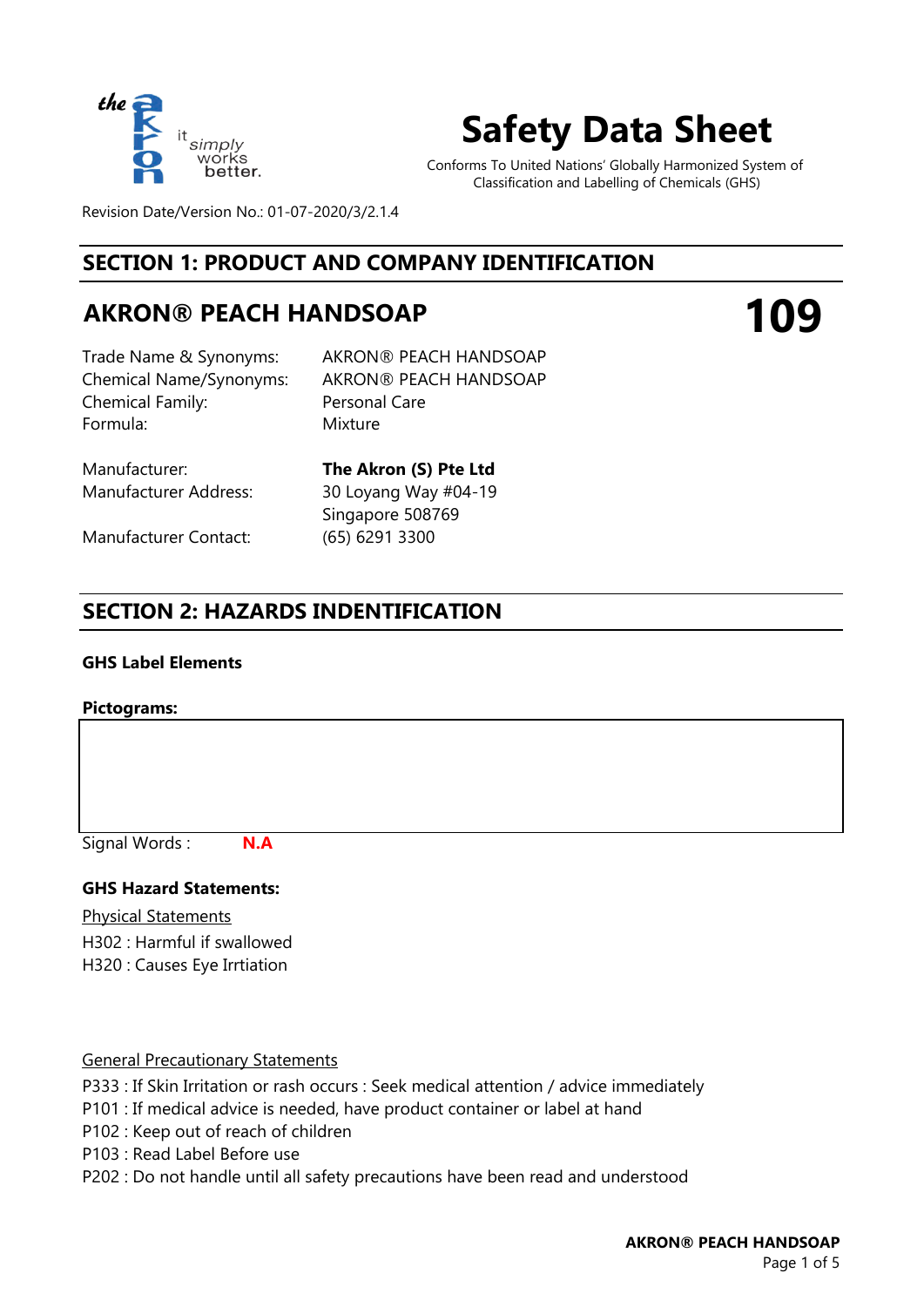# **SECTION 3: COMPOSITION & INFORMATION ON PRODUCT**

## **Hazard Identification of Product:**

| <b>Substance Identification</b> | <b>CAS No.</b>  | Percentage |
|---------------------------------|-----------------|------------|
| Sodium Chloride                 | 7440-23-5       | < 5%       |
| Coco Alkyldimethyl              | 68424-94-2      | < 5%       |
| Cocamide DEA                    | 68603-42-9      | < 5%       |
| Sodium Laureth Sulfate          | $9004 - 82 - 4$ | $< 15\%$   |
| Fragrance                       |                 | $<0.5\%$   |
| Dye                             |                 | $<0.05\%$  |

Personal Care

Chemical Family:

Product Description/Identity:

A blend of surfactants, skin conditioners, fragrance for handwash purpose.

# **SECTION 4: FIRST AID MEASURES**

## **Inhalation:**

P304 : If Inhaled : if uncomfortable breathing occurs, Remove victim to fresh air and keep at rest in a position comfortable for breathing.

## **Skin Contact:**

P333 : If Skin Irritation or rash occurs : Seek medical attention / advice immediately P302 : If on Skin : wash off affected area with water and mild soap. If persistent irritation is apparent, obtain immediately medical advice.

## **Eye Contact:**

P305 : If In Eyes : Rinse immediately the eyes with plenty of water for at least 15 minutes. If signs of tissue damage or persistent irritation is apparent obtain immediate medical advice.

## **Ingestion:**

P301 : If Swallowed : Rinse mouth with water , seek immediate medical attention. P331 : Do Not induce vomiting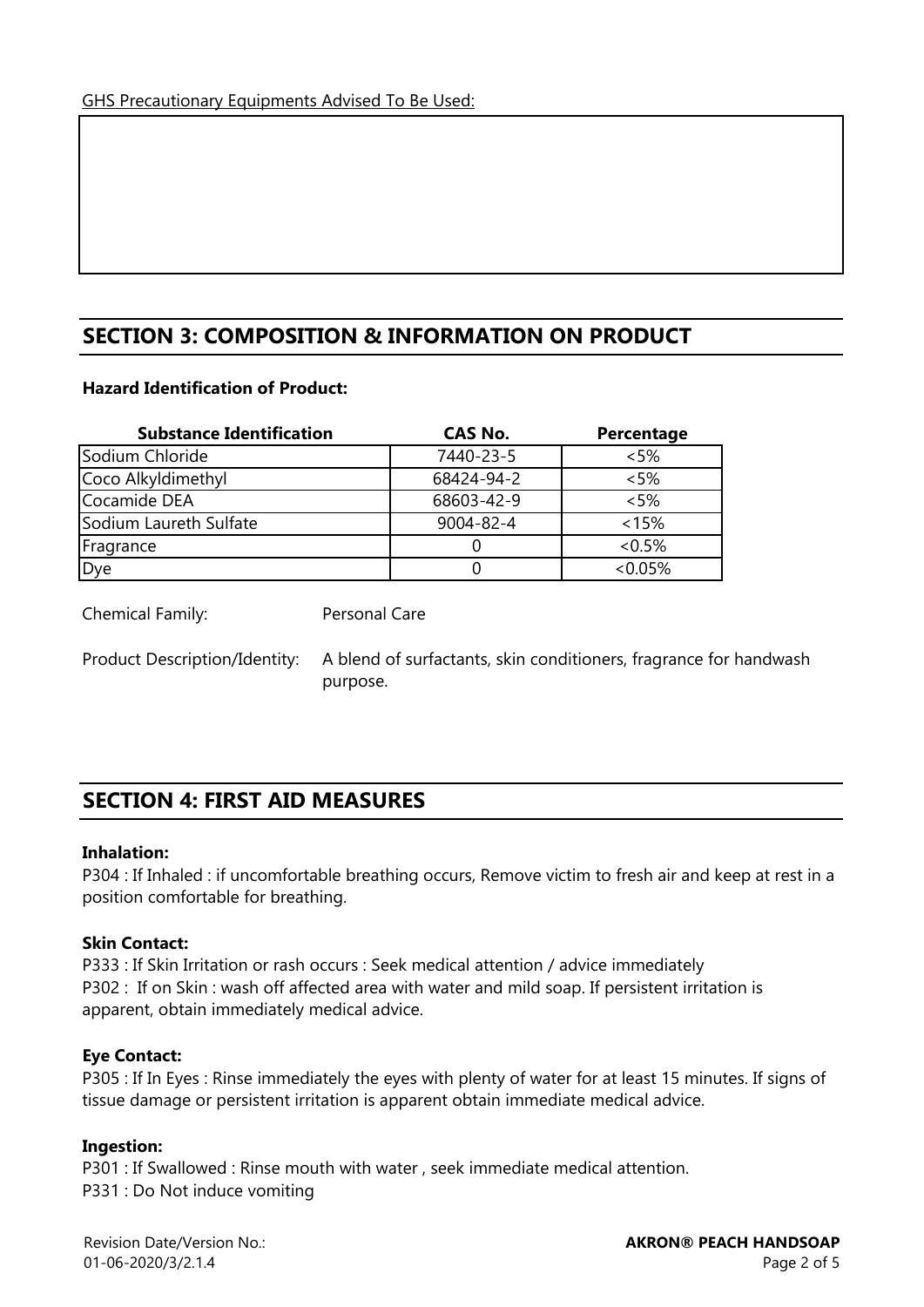# **SECTION 5: FIRE FIGHTING MEASURES**

## **Extinguishing Method:**

This Product is not flammable , therefore there is no fire hazard issue

**Specific Hazards:**  This Product is not flammable , therefore there is no fire hazard issue

**Specific Methods:** This Product is will not cause a fire hazard, therefore there is no specific method

## **SECTION 6: ACCIDENTAL RELEASE MEASURES**

**Personal Precautions:**  Refer to section 2, PPE Advisory

**Methods for Cleaning Up:** Pick up an absorbent material or flush away with water

**Environmental Precautions:** P501 : Dispose of contents / containers accordance to singapore regulations

# **SECTION 7: EXPOSURE CONTROL / PERSONAL PROTECTION**

**Respiratory Protection:**  Refer to section 2, PPE Advisory

**Eye Protection:** Refer to section 2, PPE Advisory

## **Skin Protection:**

Avoid **prolonged** skin contact. Use chemical resistant gloves as needed.

# **SECTION 8: PHYSICAL AND CHEMICAL PROPERTIES**

| Physical:            | Vicous Liquid                                                                                |
|----------------------|----------------------------------------------------------------------------------------------|
| Appearance:          | Clear                                                                                        |
| Color:               | Orange                                                                                       |
| Odour:               | Peach                                                                                        |
| Specific Gravity:    | $1.00 - 1.05$                                                                                |
| p.H Value:           | $6.50 - 7.50$                                                                                |
| Flash Point:         | N.A                                                                                          |
| Solubility In Water: | 4<br>1- Insoluble / 2-inadequate / 3- Slightly Soluble / 4-Soluble / 5-Highly Soluble        |
| Foaming Tendency:    | 4<br>1- No foam / 2-Slight Foam / 3-Moderate Foaming / 4-High Foaming / 5-Ultra High Foaming |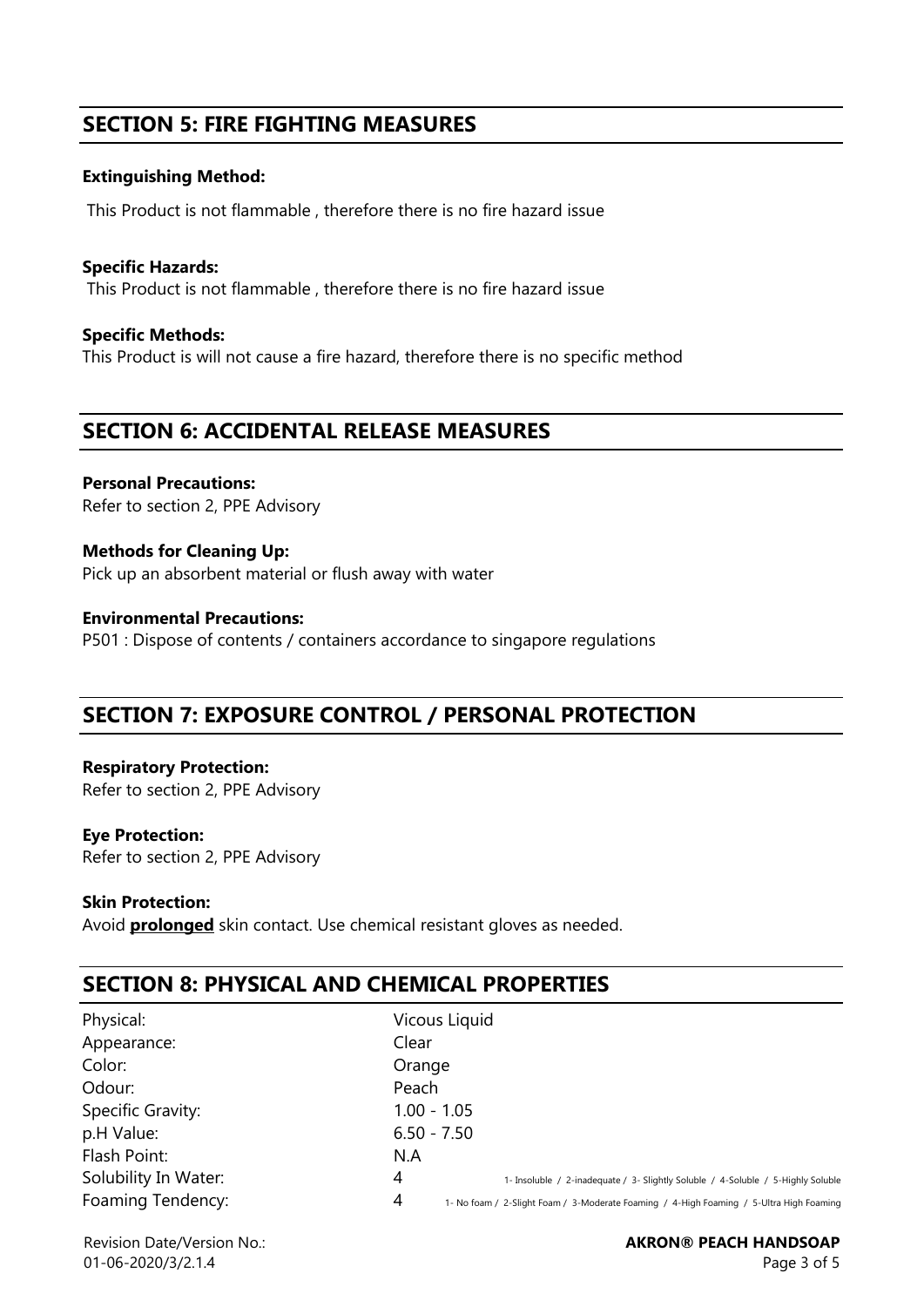# **SECTION 9: HANDLING AND STORAGE**

## **Handling of Product:**

P403 : Store in a well ventilated place

## **Storage Area Specification:**

· P402+404: Store in a dry place. Store in a closed container. · P410+403: Protect from sunlight. Store in a well ventilated place.

## **SECTION 10: STABILITY AND REACTIVITY**

#### **Stability:**

Stable at normal conditions.

#### **Material To Avoid:**

Avoid contact with strong oxidizing materials and bleaching solution.

#### **Hazardous Decomposition Procedures:**

Thermal decomposition may produce oxides of carbon.

## **SECTION 11: TOXICOLOGICAL INFORMATION**

Based on the ingredients in this composition and their concentrations this product is harmful by ingestion.

# **SECTION 12: ECOLOGICAL INFORMATION**

Biodegradability: Yes Fish Toxicity: No Other Information: Not available

# **SECTION 13: DISPOSAL CONSIDERATION**

P501 : Dispose of contents / containers accordance to singapore regulations

# **SECTION 14: TRANSPORTATION INFORMATION**

#### **Further Information:**

Not classified as dangerous in the meaning of transportation regulations.